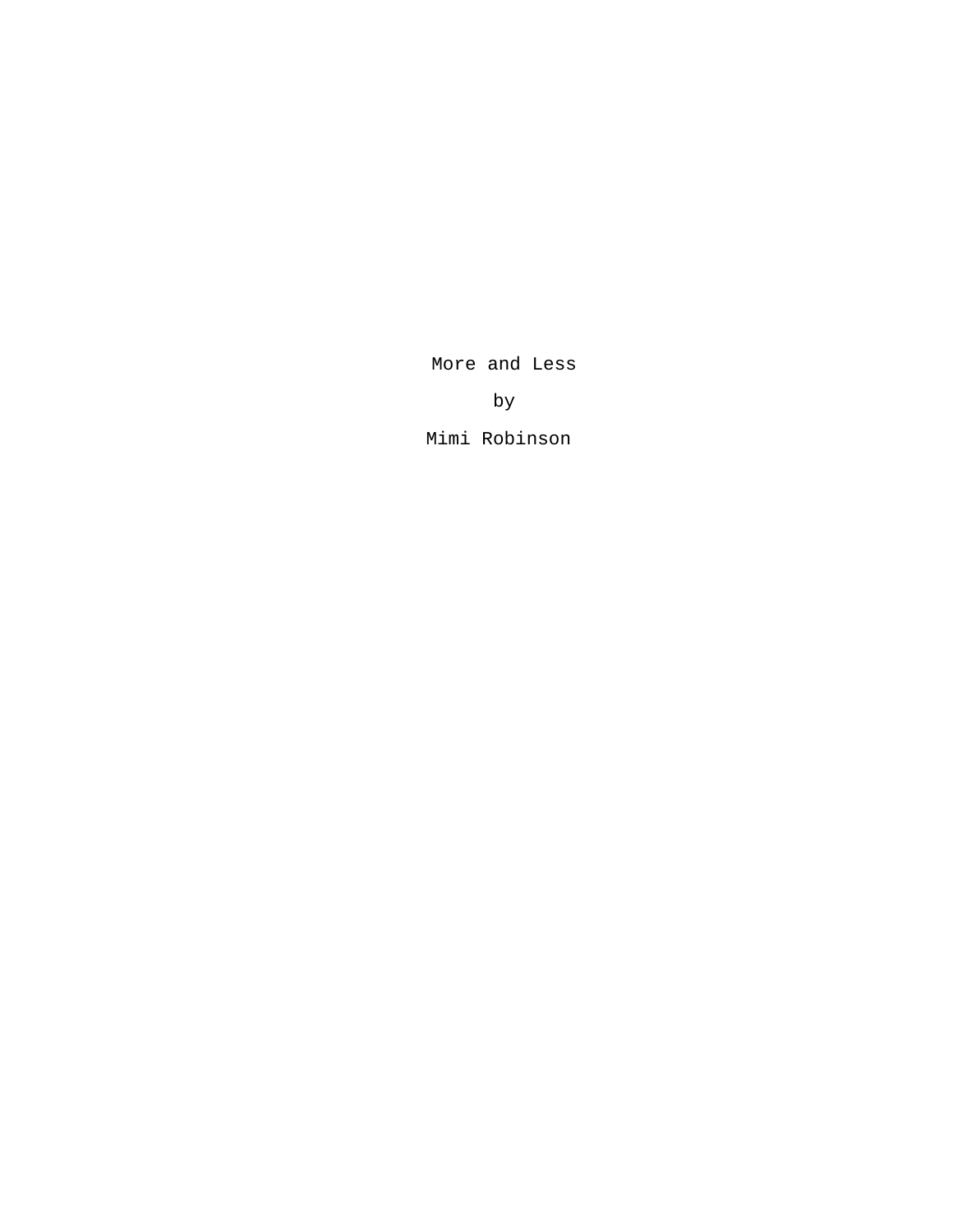# 1 OPEN ON: 1

A rural highway in central Virginia. The dusk sky glows through the maple trees. Rolling fields stretch along either side of the cracked asphalt, with chipped wooden fences bordering the road.

A woman (JANE: mid 20s - sensuous but solitary) trudges through the crabgrass on the side of the highway, hugging grocery bags to her chest. We see her breath in the thawing spring air.

She sets down the bags and rubs her hands to warm them. A sizable diamond ring rests on her left hand.

When she drops her arms to her side, the ring glides off her finger and into the grass.

She finds it after a moment, but fights the instinct to put it back on her finger. She rises to her feet and places it in her back pocket.

She picks up the grocery bags and continues on.

We watch JANE march away. A car or two zooms past, straight into the night.

CUT TO:

#### 2 EXT: FRONT YARD OF COUNTRY HOME 2

JANE turning onto a long, gravel driveway. An unkempt, open field swells around the wooden house in the distance.

Various colors from an old TV glint through a window. JANE approaches the front door, and turns the knob.

3 INT: COUNTRY HOME 3

Fumbling with her bags, JANE pushes through the door. ADA (early 70s: hardened, but compassionate) reclines in a patched up La-Z Boy in the living room. The TV is blaring.

JANE sets the bags down in the kitchen. She puts the food away into the pantry.

> ADA They take all those coupons I gave you?

> > JANE

Some.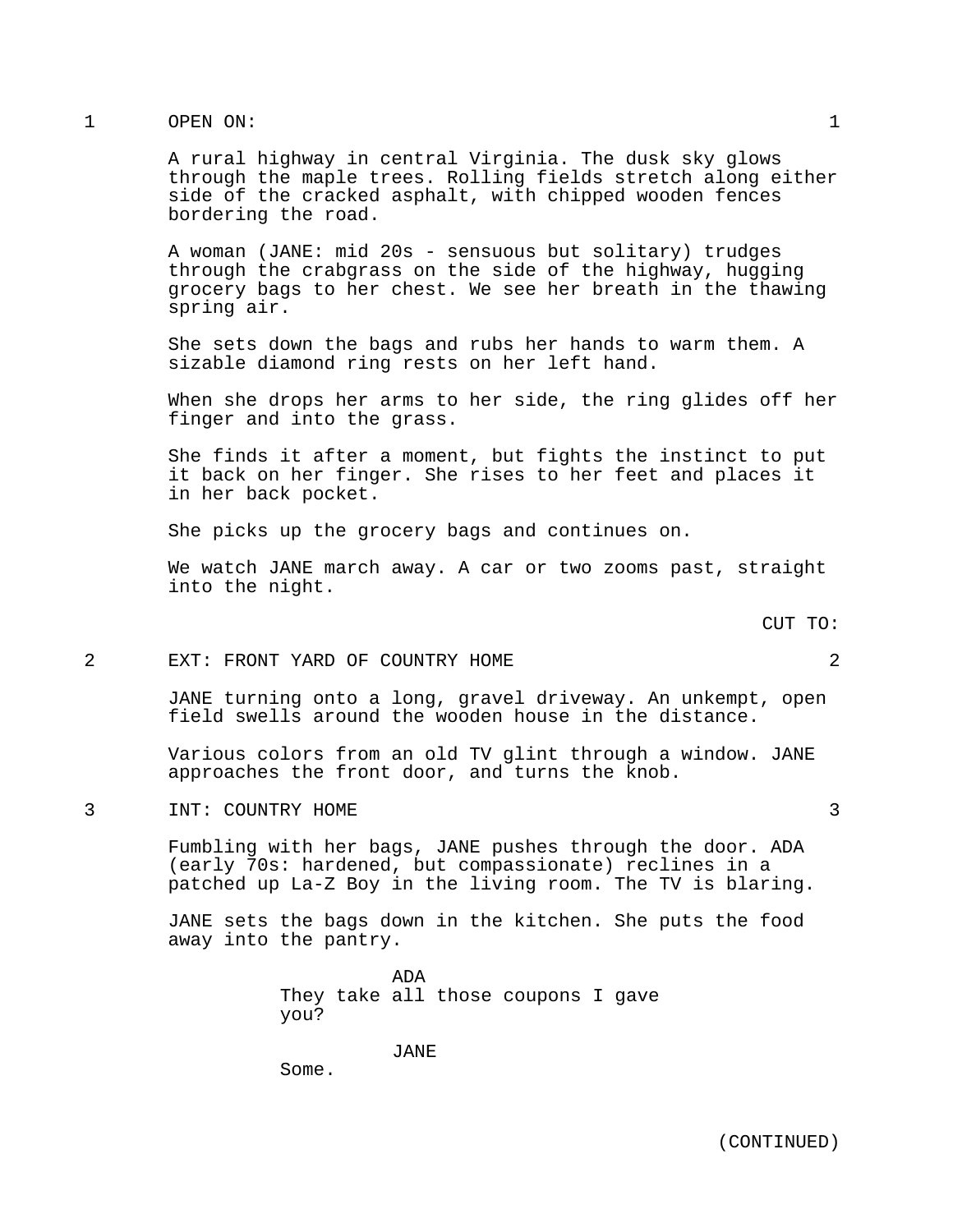ADA

JANE Three expired in February, Ada.

ADA Hm. They don't care about the date with me.

JANE

Well.

Some?!

ADA They have the Jalapeño ones?

JANE

One left.

tomorrow.

JANE tosses ADA a bag of Lay's Jalapeño chips, then goes back to putting groceries away.

> JANE I could work on the flower beds

ADA ... If you want. I won't stop you.

JANE And your truck, I could take it in for an oil change.

ADA You're earnin' your keep, girl.

JANE It's the least I can do.

ADA Careful, or I won't ever let you leave.

JANE flashes a quick, precarious smile. ADA watches her as she makes herself busy in the kitchen.

> ADA You sure you're alright out there in that shed?

JANE Oh, yeah. It's fine. Great.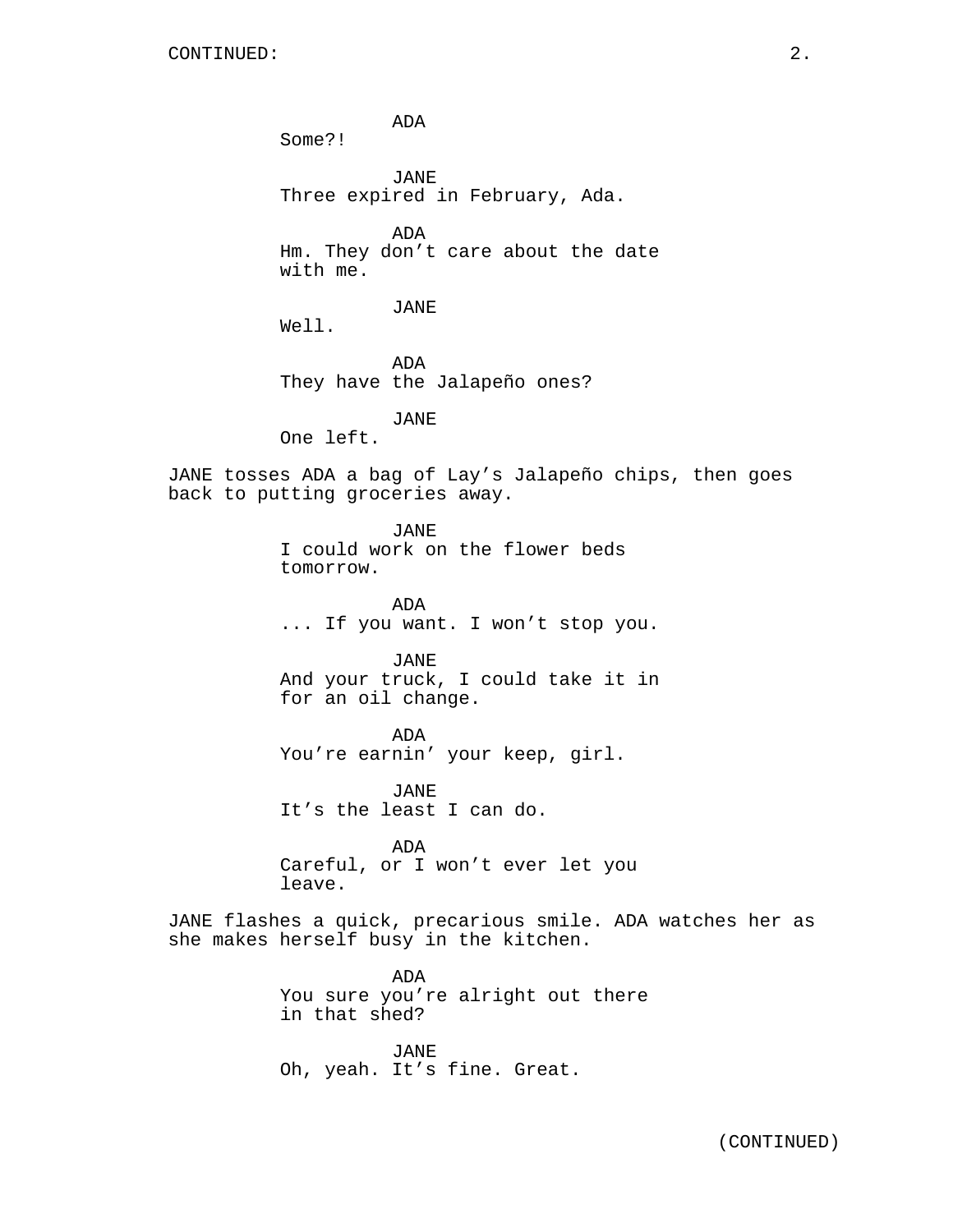ADA The springs in this couch are shit, but s'alright for sleeping... a few nights anyway. JANE No I'm-- I'm good, for the time being. ADA turns the TV down and turns in her chair to face JANE. ADA Listen, Jane, I don't know what all your plans are, but I like whatever this arrangement seems to be. And I don't need to know nothin' you don't want me to, 'less it's something that makes me some sorta accomplice. Then a head's up'd be nice. JANE shakes her head. ADA I didn't think so. But you gotta have some people. Anyone know where you're at? JANE looks at her straight on. Doesn't answer. ADA Well, you can fix up that yard in the morning. Get rid'a those weeds. JANE nods, and exits through the front door. ADA looks after her for a moment, then turns the TV back up. CUT TO: 4 EXT: COUNTRY HOME 4 We track JANE as she surges off the front porch. She passes a rusty old truck, then reaches a small shed behind the house. 5 INT: SHED / JANE 5 Part storage shed, part makeshift guest room. A futon in the middle of the room with JANE's belongings on the quilt. JANE undresses to her underwear and throws on a t-shirt.

There's no bathroom, so she pours water from a plastic bottle onto her toothbrush, then brushes intensely.

(CONTINUED)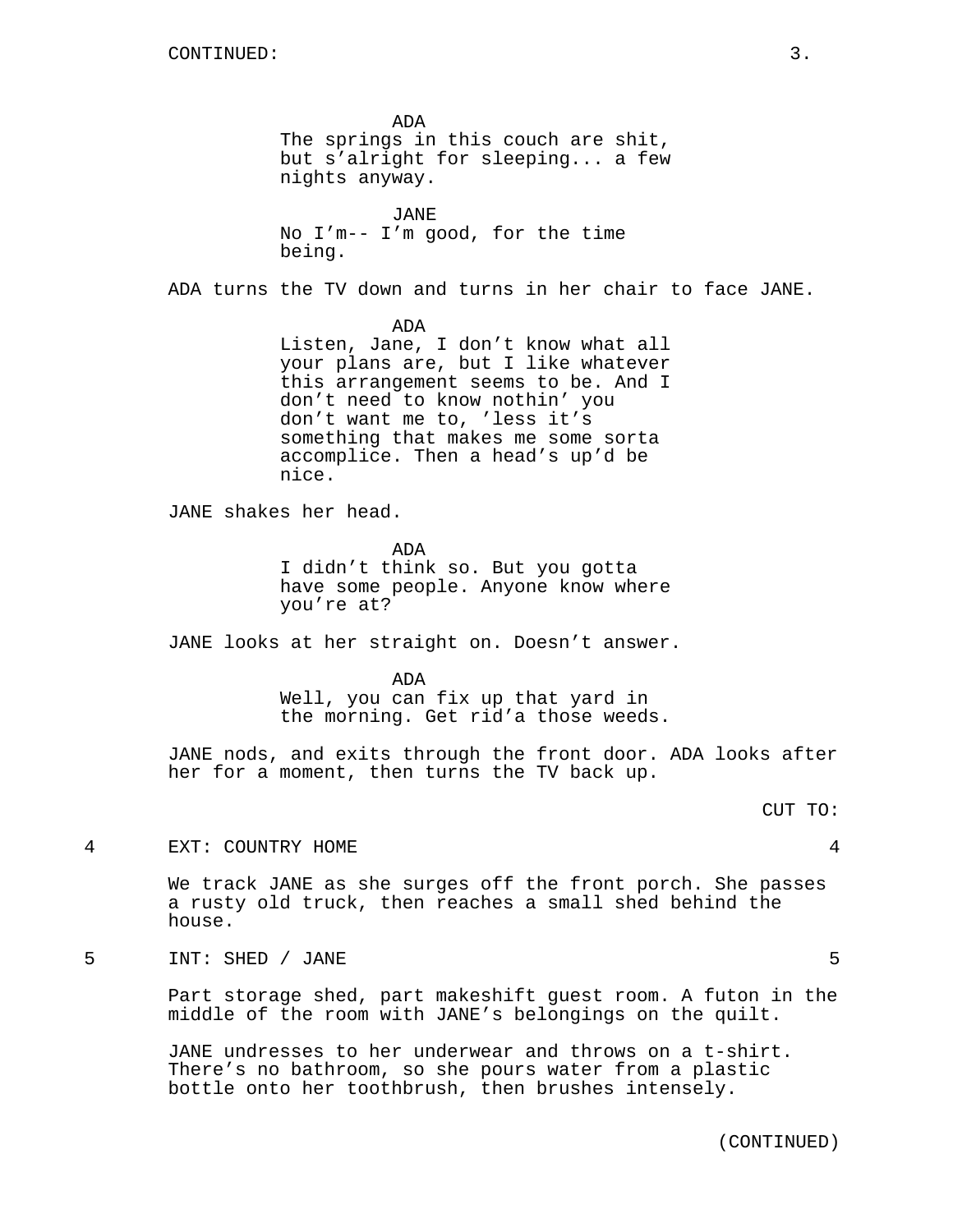She pulls a map of the East Coast out of her backpack. A few cities in the South are circled in pencil, with question marks dappling various routes between them.

6 INT: COUNTRY HOME / ADA 6

ADA turning off the TV.

She sits, taking in the silence.

After a few moments, the telephone in the kitchen rings. She hobbles over to answer it.

No Caller ID.

ADA

Hello?

A short, crackled response, mostly static. Hello? Speaking?

The line goes dead. Perplexed, ADA hangs up the landline.

She turns off the lights and limps down the creaking hallway.

CUT TO:

7 INT: SHED / JANE 7

JANE opening the shed window, biting down on her tooth brush with her molars.

Still STUDYING her map, she spits out the window. Gargles. Spits again.

CUT TO:

8 INT: COUNTRY HOME / ADA 8

Water gushing from a faucet.

ADA, in a nightgown, STUDIES herself in her bathroom mirror. Her frail HANDS clutch the sides of the sink.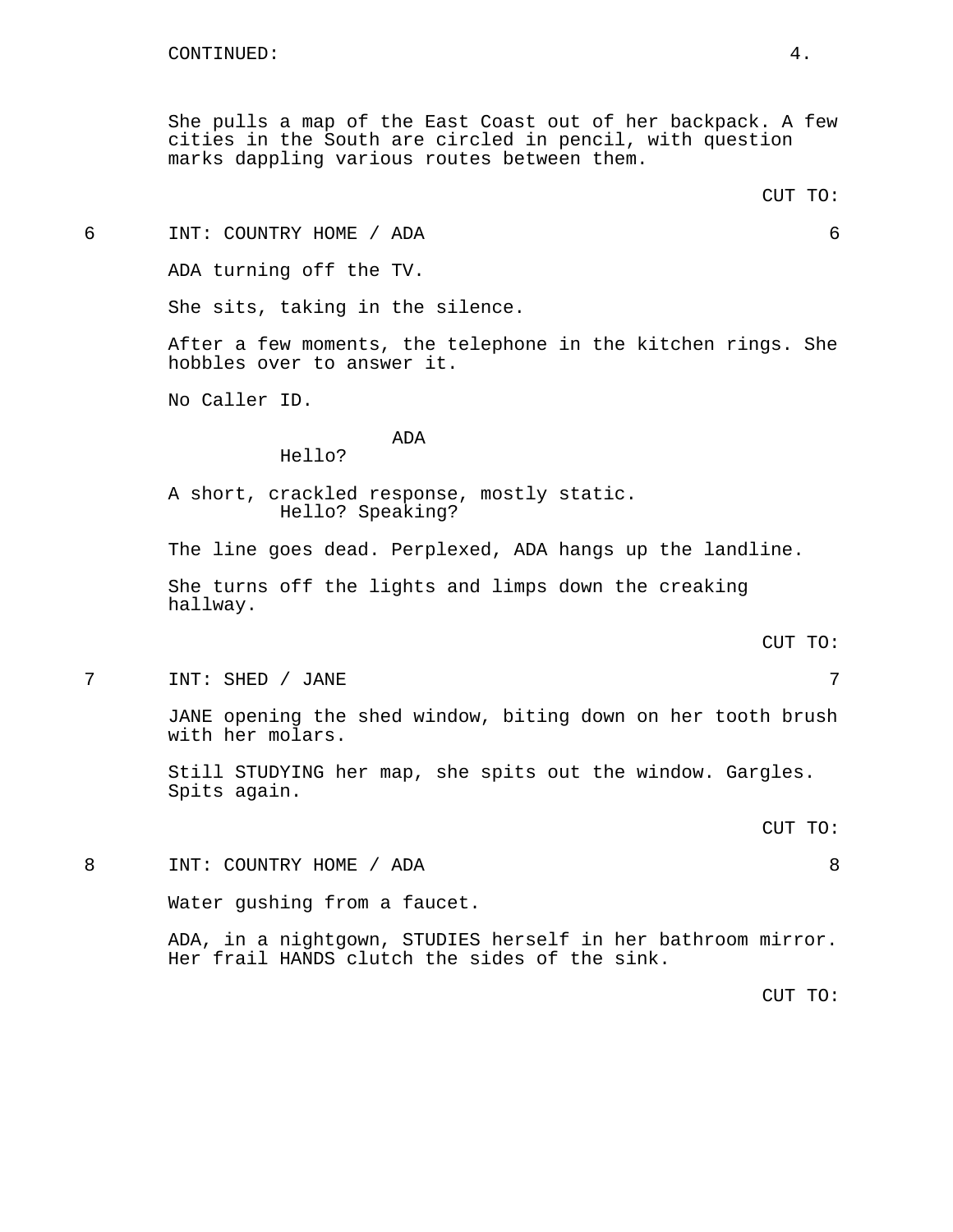## 9 INT: SHED / JANE 9

JANE's HANDS holding her map, taut.

We see a decision in her eyes. She crumples it up and throws it aside.

With new assurance, she takes in the room, then turns down the BED.

We stay on her back as she strips naked.

She crawls into the middle of the BED and drapes the covers lightly over her body. She stretches her arms and legs to full extension, reveling in the space.

CUT TO:

#### 10 INT: COUNTRY HOME / ADA 10

ADA standing above her BED in her nightgown. With effort and a sigh, she turns down one side of the sheets; the other remains crisply tucked.

As she's about to crawl in, the glow of headlights filters through the shutters. Tires grind against gravel.

ADA staggers to the window and peers through the blinds. A car lingers just at the head of her driveway, the engine running.

CUT TO:

# 11 INT: CAR 11

Hands gripping the wheel. ADA's yard and house are dark shadows in the windshield.

After a beat, the hands reach for a piece of paper in the passenger seat. Written on it: "Ada Baxter: 540-698-9012. 11 Old Acres Rd, Calverton, VA 20119."

Driver's POV of the mailbox: 11 Old Acres Rd.

PAN to the shed by the side of the house. Light seeps through the window, then goes out.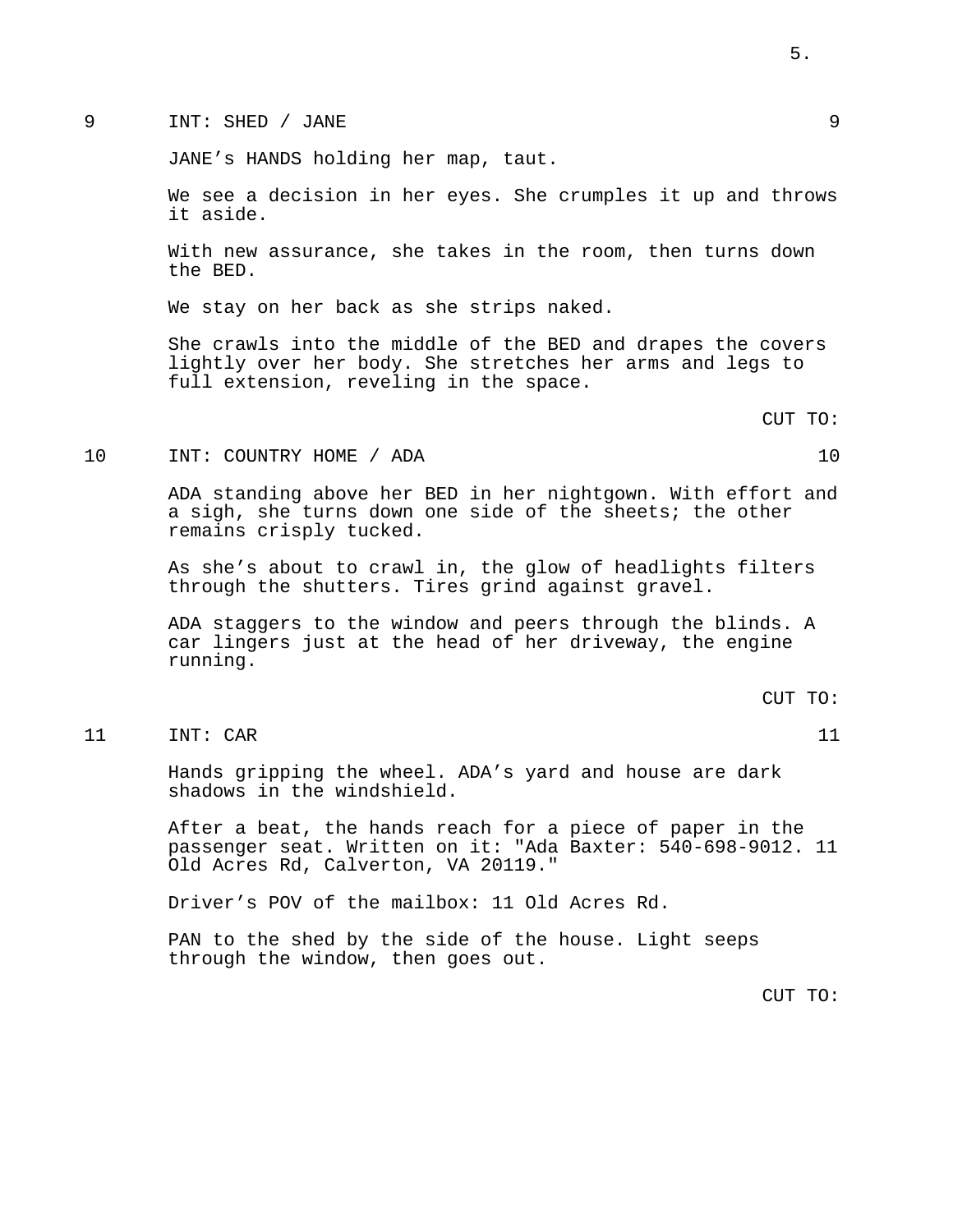## 12 INT: COUNTRY HOME / ADA 12

ADA's POV of the car backing out, then speeding off down the highway.

Irritated, ADA shuts the blinds and leans against her bedroom wall.

WIDE on ADA as she sighs in the darkness, then fixes her gaze on the empty bed.

CUT TO:

## 13 EXT: FRONT PORCH - NEXT MORNING 13

JANE working in the garden under a bright sun.

ADA sits in a chair on the porch. She watches the distant highway. JANE hoists herself up on the stairs and takes a long swig of water.

> JANE Those azaleas really went to shit.

ADA Was either them or me.

JANE smirks. A beat.

ADA Didn't think a Yankee'd know how to get their hands dirty.

JANE

Ha.

ADA Your daddy make you play with mulch instead of Barbie?

JANE My mother did.

## ADA

Huh. We'd get along then. Some fathers got a whole different idea about all that.

JANE I wouldn't know.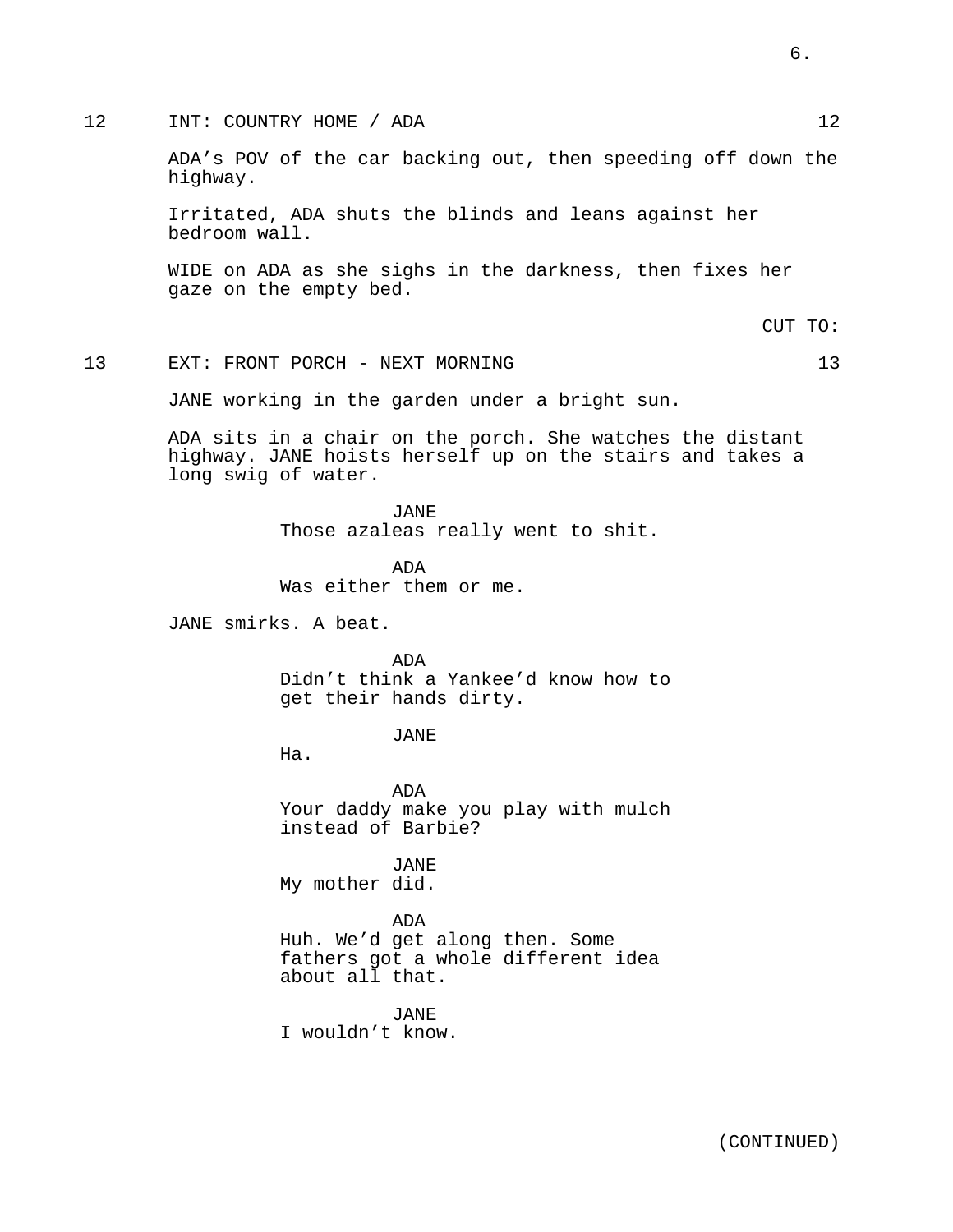ADA Hm? JANE I wouldn't know. It was always just me and Mom. ADA That takes a tough lady. Two of 'em, at that. JANE contemplates. A pause. JANE I'd... like to stay here, Ada. ADA Idn't that what you're doin' already? JANE I mean, I don't have a *somewhere* I'm really going. And... I like this arrangement, too. ADA Hm. JANE But I know that's a lot to ask, and I don't want to intrude-- ADA (laughing quietly) Intrude. On what? Silence. Still sitting, JANE shifts and leans her back against the exterior of the house. She feels the place on her finger where her ring used to be. ADA notices. ADA Didn't lose it, I hope.

JANE

What?

ADA looks to JANE's hand, raising her eyebrows.

ADA Could spot that thing even a mile down the road.

JANE pulls her engagement ring out of her back pocket. She looks to ADA, pursing her lips into a half smile.

(CONTINUED)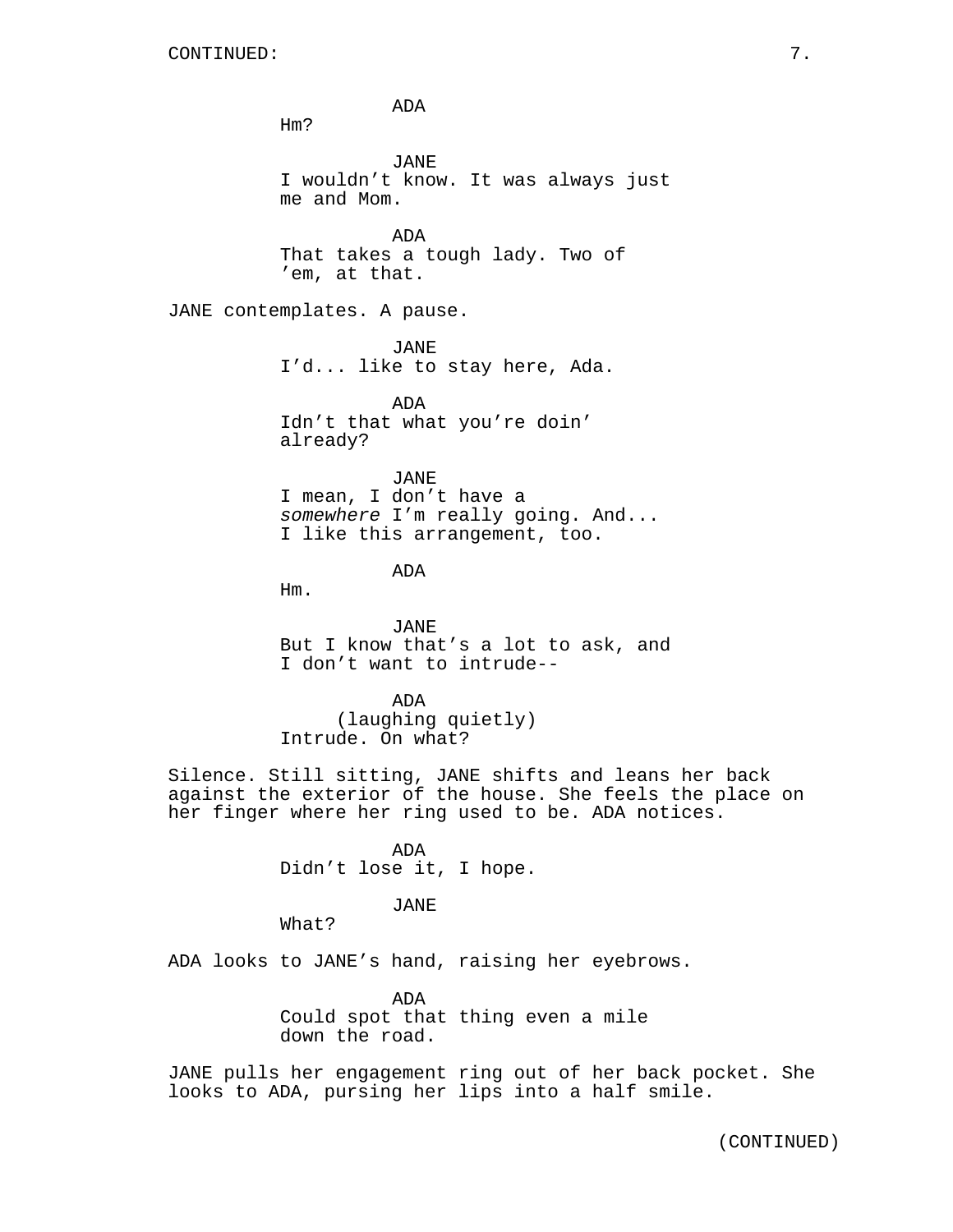Beat.

ADA (with jest) S'nice. Little flashy for my taste. But nice. ADA Whoever gave you that-- seems like they oughta know if you still got it on. JANE He knows. ADA

Knows...?

JANE It's off. It's done.

ADA Just like that?

JANE It was a long time coming. For me, anyway.

ADA How'd he take it?

JANE Don't know. I left without really telling him I was going.

ADA Hm. He at least know where you ran?

JANE

No. But he knows why.

ADA raises her eyebrows and cocks her head: "Care to tell me?"

## JANE

It just got to the point where I could see everything, all these patterns we kept falling deeper and deeper into, and... I don't know. I was making myself smaller, less awake, all the time. And then, one day I just knew, that no matter who he was, no matter how decent, or (MORE)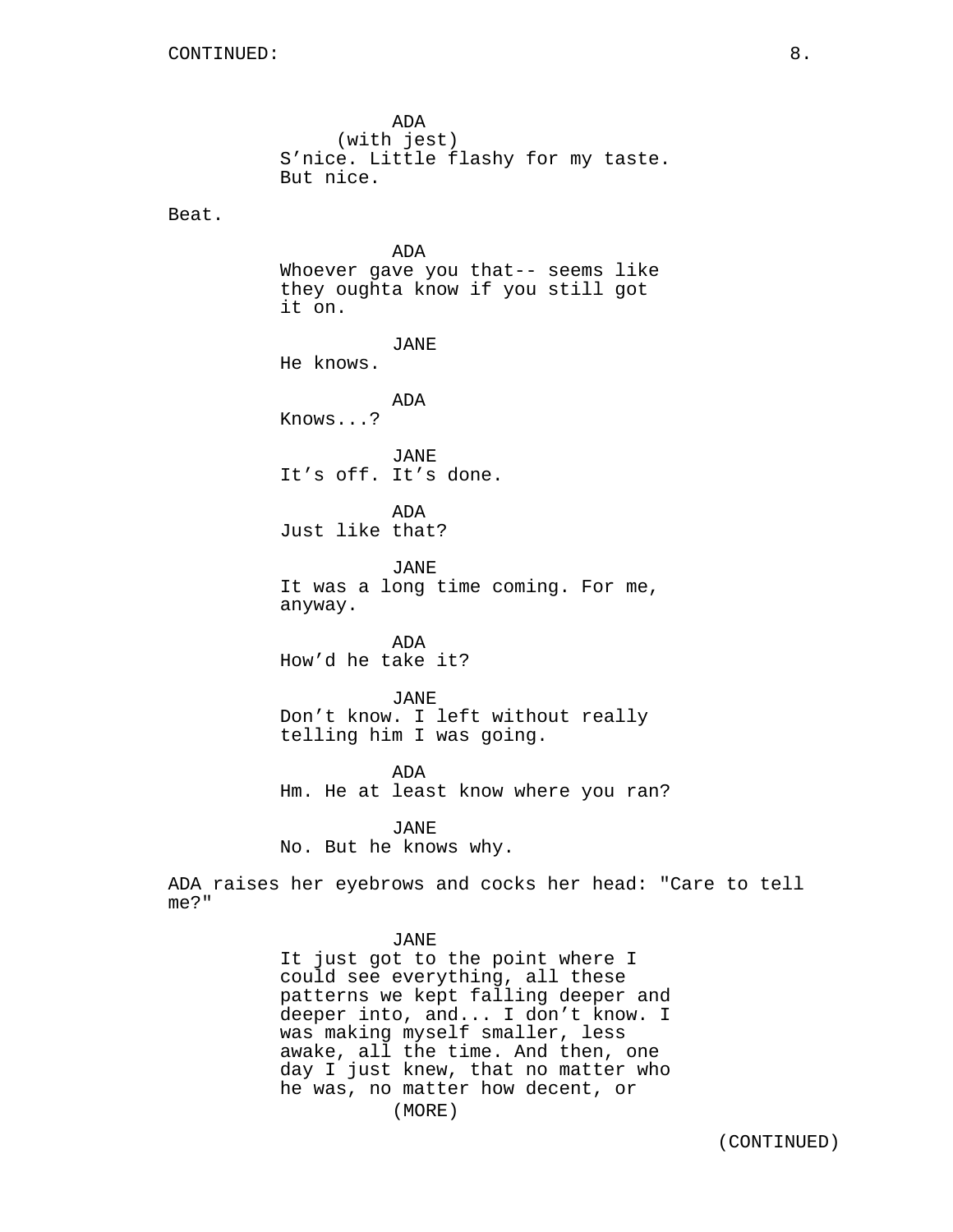JANE (cont'd) good, or how much I felt like I *should* need someone... I didn't. Everyone will eventually be--

ADA

The same.

JANE

JANE nods.

ADA

Draining.

JANE

... Yeah.

JANE looks to ADA.

JANE

But out here... I feel big, Ada. Like I figured out some quiet secret, with the whole bed to myself. I sleep better in that shed than I have in years.

ADA It's freedom.

JANE Yeah. But somehow it feels like love. With no trap.

ADA

Hm.

WIDE shot of the house and porch, the two women sitting together in silence.

ADA reaches for the keys in her pocket. She tosses them to JANE.

> ADA Well, get on with that truck, then. It'll rust just sittin' there.

JANE steps off the porch. She turns back to ADA, and holds out the ring.

> JANE Could you hold on to this? I need to find a better spot than my pocket.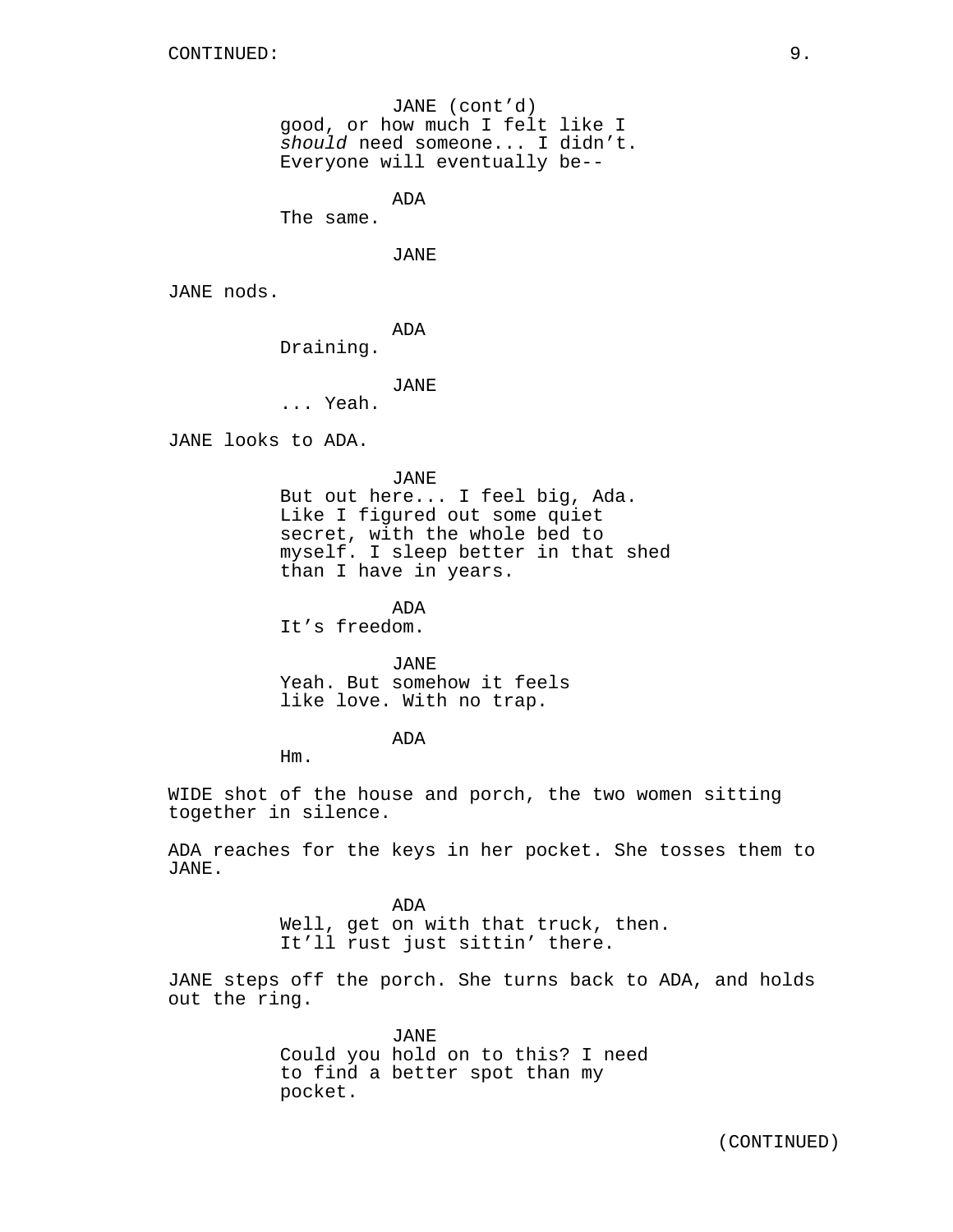ADA nods, a bit surprised. She takes it, and JANE steps back off the porch.

ADA

Jane.

She turns back to ADA.

ADA It's been-- It's good. Havin' you here.

JANE smiles, relaxed.

ADA Go on, then.

JANE bounds toward the truck and drives off. ADA watches as the gravel and dust settle over her yard.

After a beat, the telephone in the kitchen begins to ring.

She rises hesitantly and steps inside, the screen door crashing a few times behind her.

14 INT: COUNTRY HOME 14

ADA standing before her landline.

No caller ID.

She glares at the phone, and as she tenses her hands, she feels the ring JANE left with her.

The house is quiet for a moment. ADA sighs, and turns toward her living room.

It rings again. No caller ID.

ADA holds the ring in her palm, looking between it and the phone. After a beat, she scans the room, and spies the distant highway through the window.

She rushes as best she can to the windows, closing all the blinds. The phone continues to ring.

A thought occurs to her. We track ADA as she staggers outside and makes for the shed. She pockets the diamond ring.

CUT TO: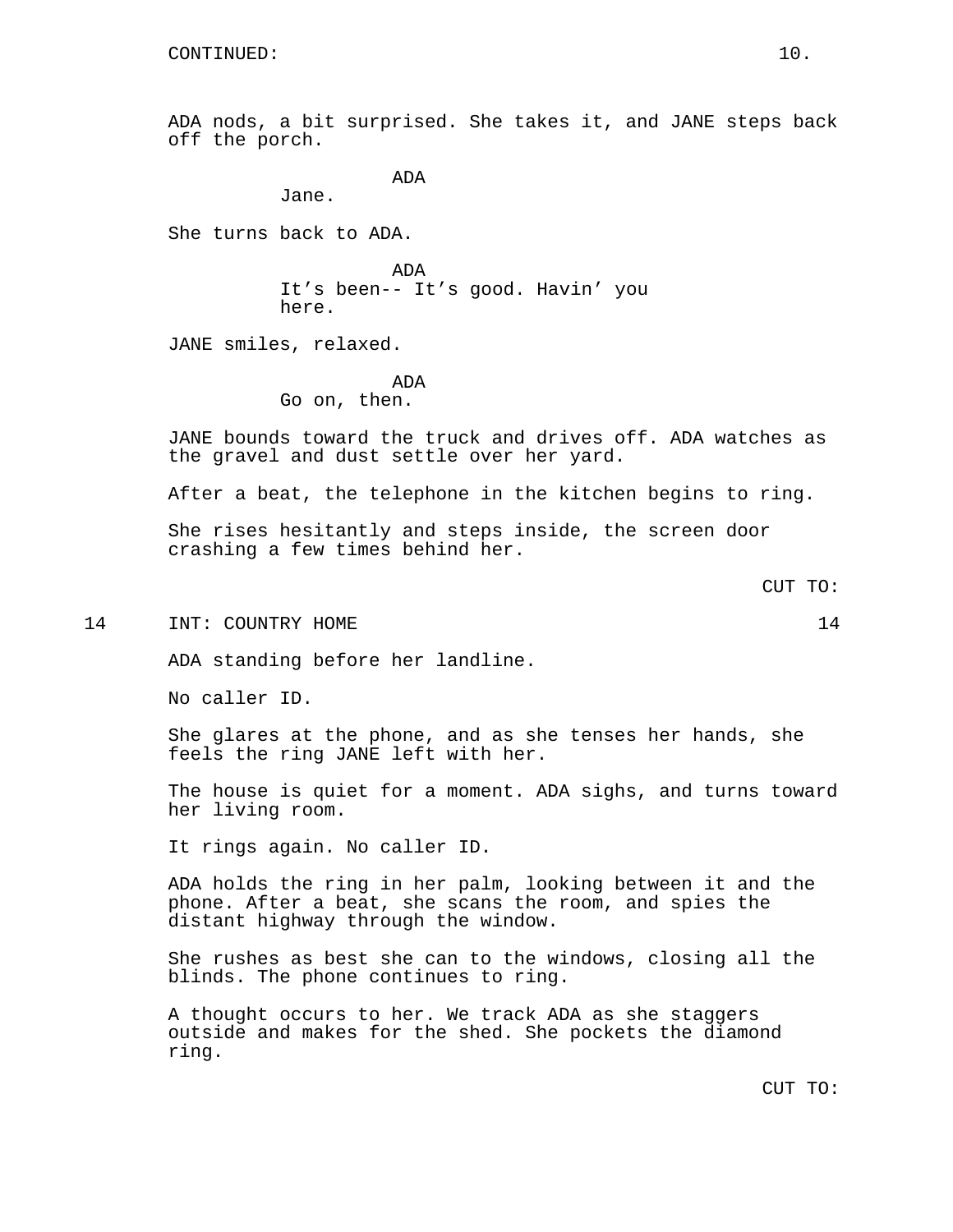The car flying down the highway. One hand on the wheel, the other grips an I-Phone. "Call Failed."

The right HAND tosses it to the passenger seat.

IN TIGHTER on the phone. A photo of JANE and her fiancee flashes on the home screen.

CUT TO:

16 EXT: SHED 16

ADA shoving through the unlocked door of the shed.

She quickly hides JANE's belongings before pulling out a key from her pocket. She exits the shed and locks the door behind her.

She moves back to the main house and rushes up the porch stairs. As she reaches for the screen door, the sound of tires on gravel grows louder behind her.

ADA turns to see the car parked in the middle of her driveway.

17 EXT: FRONT YARD 17

ADA's POV of the driver (VICTORIA: mid 50s - powerful, professional) as she exits the car.

ADA recoils, surprised by who she sees.

VICTORIA looks directly at ADA as she moves toward her on the porch.

> VICTORIA (with masked politeness, calling to ADA in the distance) Good morning.

ADA glares.

VICTORIA I'm sorry to intrude--

ADA (harsh, direct) Yes. Can I help you?

A beat.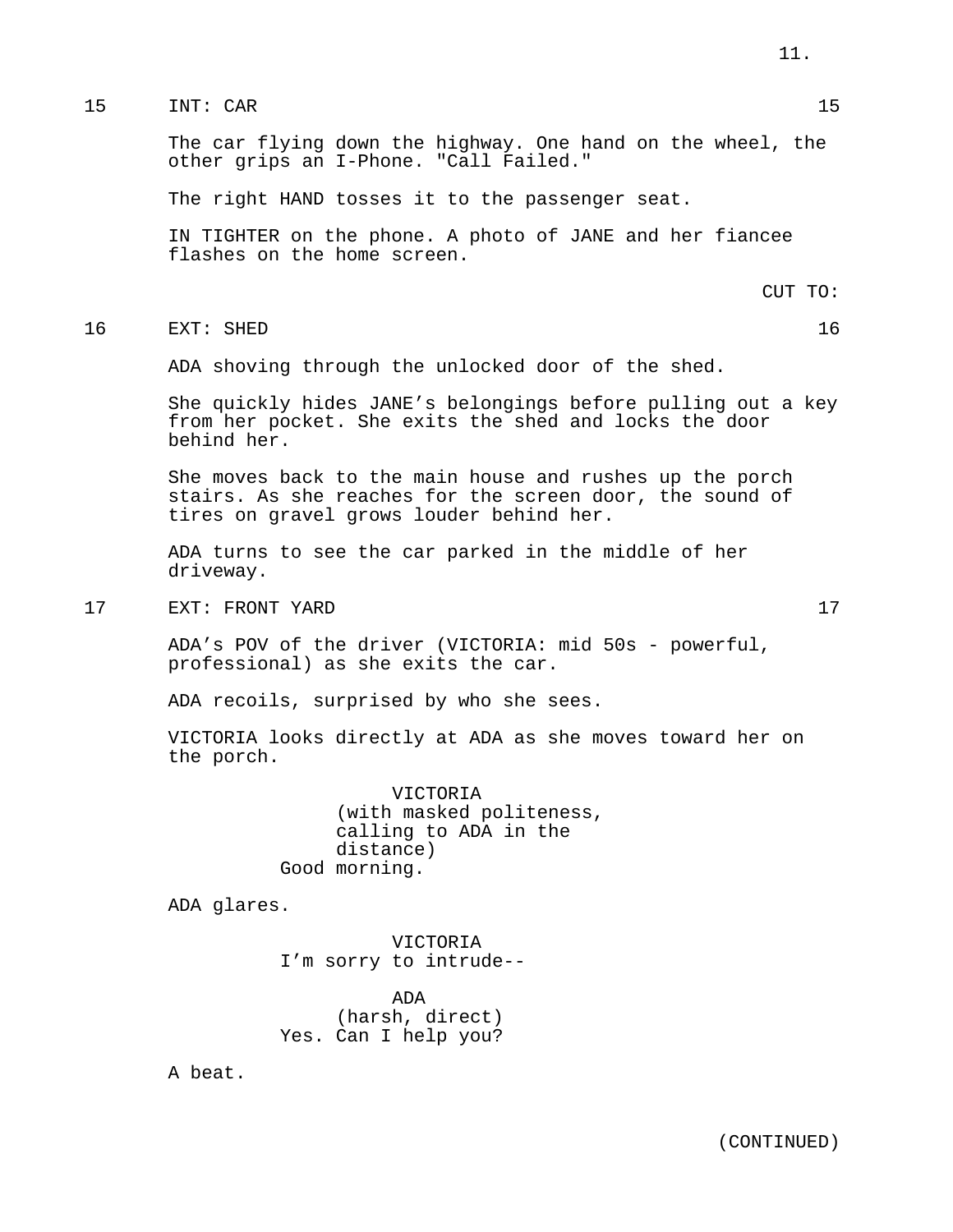VICTORIA My name's Victoria Scott. I'm not from around here, but--

ADA I can see that.

VICTORIA re-sizes her up. ADA holds her ground on the porch, looking down on VICTORIA.

> VICTORIA Well, I'm here because I'm looking for someone. Any chance you've seen this woman?

VICTORIA pulls up something on her phone. ADA inches closer to see a photo of JANE.

The women lock eyes.

VICTORIA Have you seen her? Maybe around- town?

A beat.

ADA (cooly) Can't say I have.

VICTORIA It's a small place.

ADA

Sure is. And folks 'round here don't always take kindly to strangers. Much less trespassers.

VICTORIA's eyes fix on ADA, hard. She takes a step up the porch stairs.

## VICTORIA

The grocer, down the road? He pointed me your way. He said you live alone, but some young woman was doing the shopping for you now? He thought maybe a niece, but--

ADA Who are you? Some kinda investigator? Trespassing on my property in the middle of the--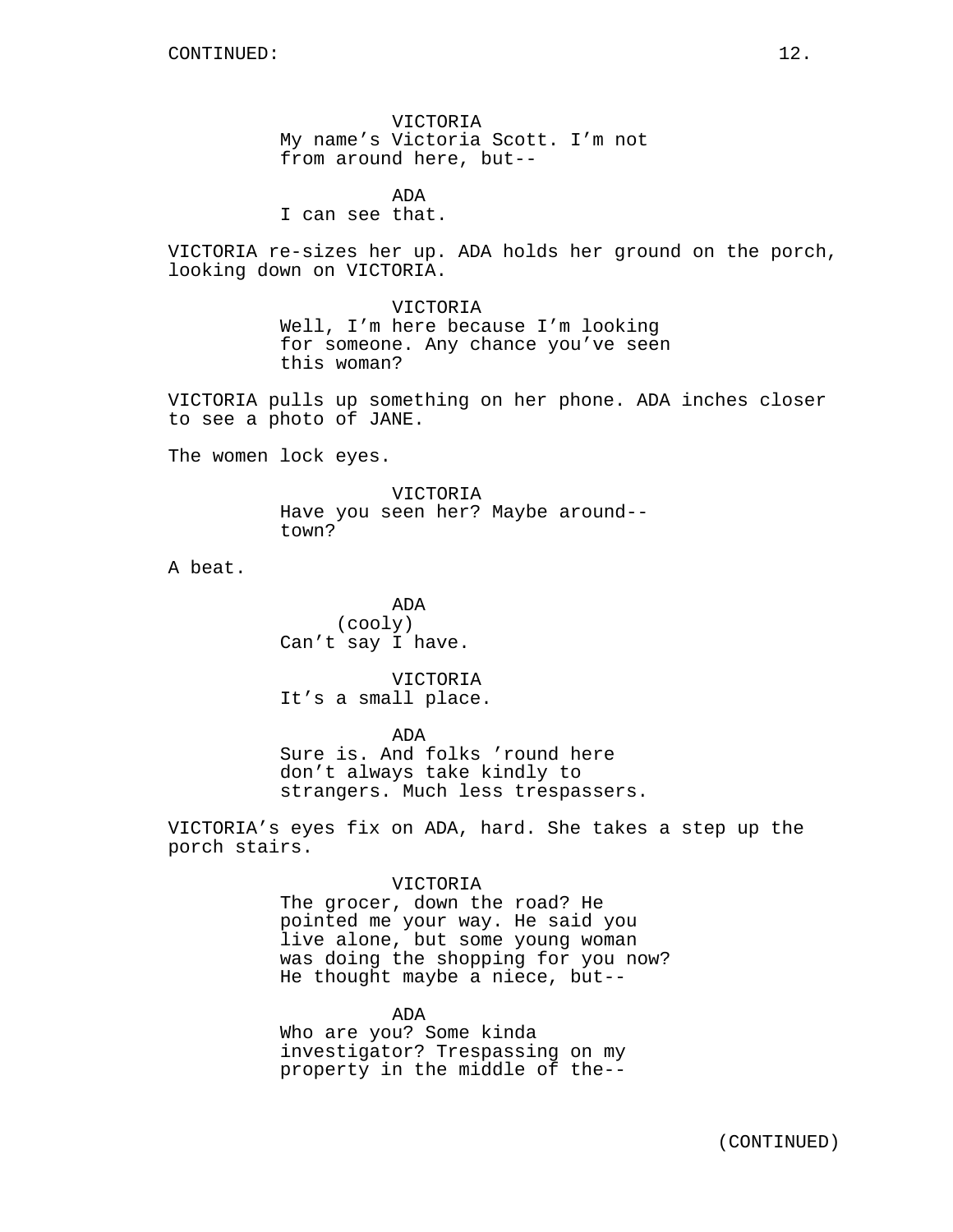# VICTORIA

I'm her mother.

Silence.

### VICTORIA

Her last GPS locations are marked in this town, so I need to ask you again. Have you seen her?

ADA can't answer. VICTORIA takes this as a yes, and presses forward.

The following is interspersed with a few quick cuts to JANE in real time: driving along the rural highway, the window down, her hair whipping across her beaming face.

#### VICTORIA

Look. I'm not here to drag her back anywhere. I get it. I know what she's running from. He showed me the note she left in their kitchen the morning she ran, and a part of me was proud. The woman I raised chooses herself before anyone else. But more of me's sorry, because she has no idea what it means to be a woman alone at an age when even freedom gets old. She needs to know, and I couldn't find a way to tell her.

CUT back to VICTORIA and ADA on the porch.

VICTORIA takes out a piece of paper from her pocket and hands it to ADA.

> VICTORIA This is where I'm staying. For whenever you *might* see her.

VICTORIA looks to the shed. She knows. Just... let her know I'm here.

VICTORIA descends the stairs and makes for her car. She drives off down the highway.

ADA looks off after her, torn and bewildered. After a long beat, she limps to the shed.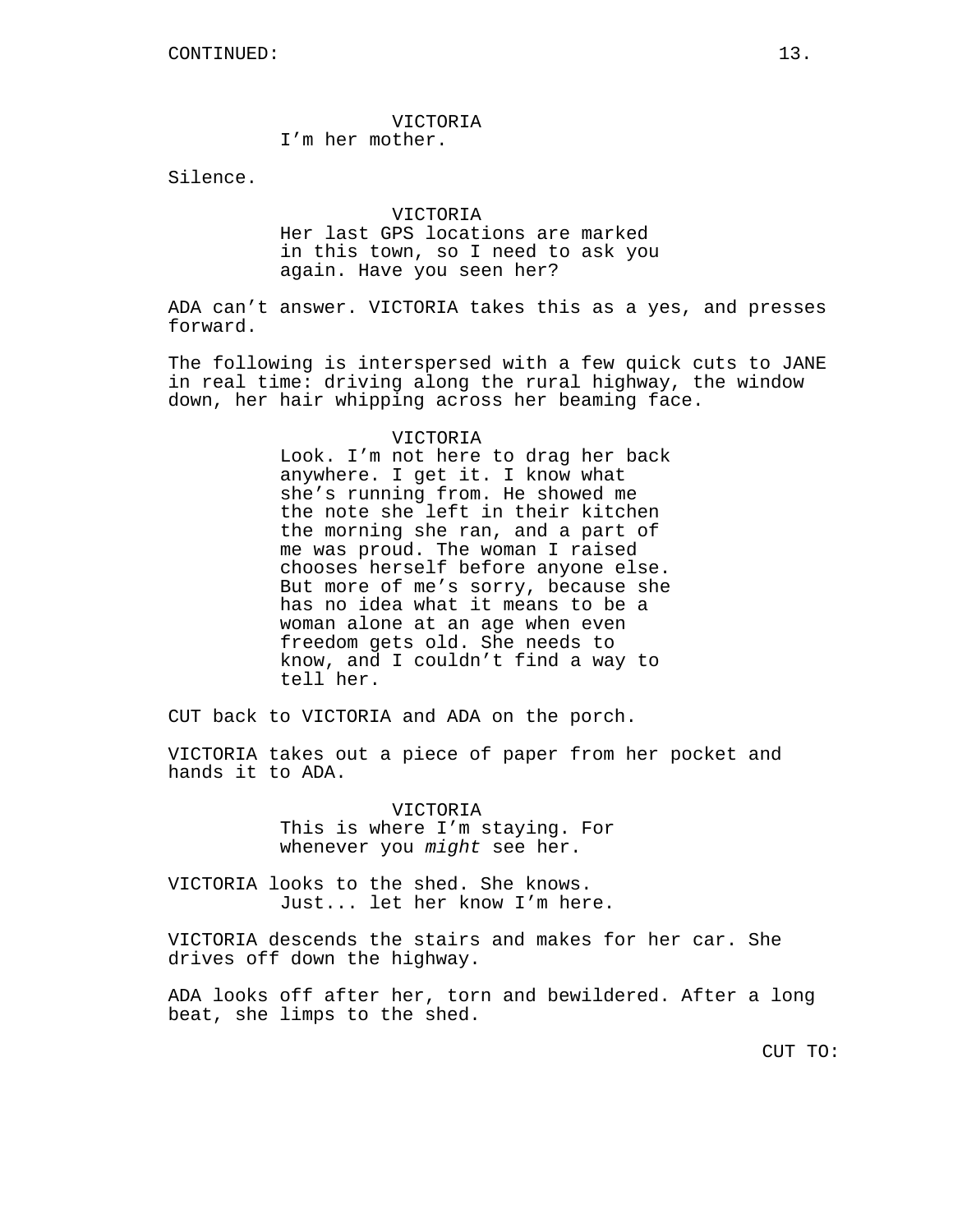ADA pulls out the items of JANE's that she'd hidden around the space. She packs them carefully in JANE's backpack.

#### 19 EXT: FRONT PORCH - EARLY EVENING 19

ADA sitting in her chair on the porch. Stoic. JANE's backpack sits at her feet. She watches the highway.

JANE pulls up in the truck. She waves to ADA as she parks it by the shed.

ADA takes a deep breath.

JANE rounds the corner with grocery bags in her arms.

JANE Sorry I'm back so late. Took them longer than they thought with that thing. But the store had more of your chips!

She reaches the porch, looks into ADA's cold expression, then notices her own backpack. JANE's face sinks as she realizes.

JANE

Why?

ADA You can't stay here.

JANE

*Why?*

ADA This isn't what you want. Not really.

JANE You can't decide that for me.

ADA

I know.

ADA rises to her feet.

ADA But I wish someone'd told me. There *is* a difference between being alone (MORE)

14.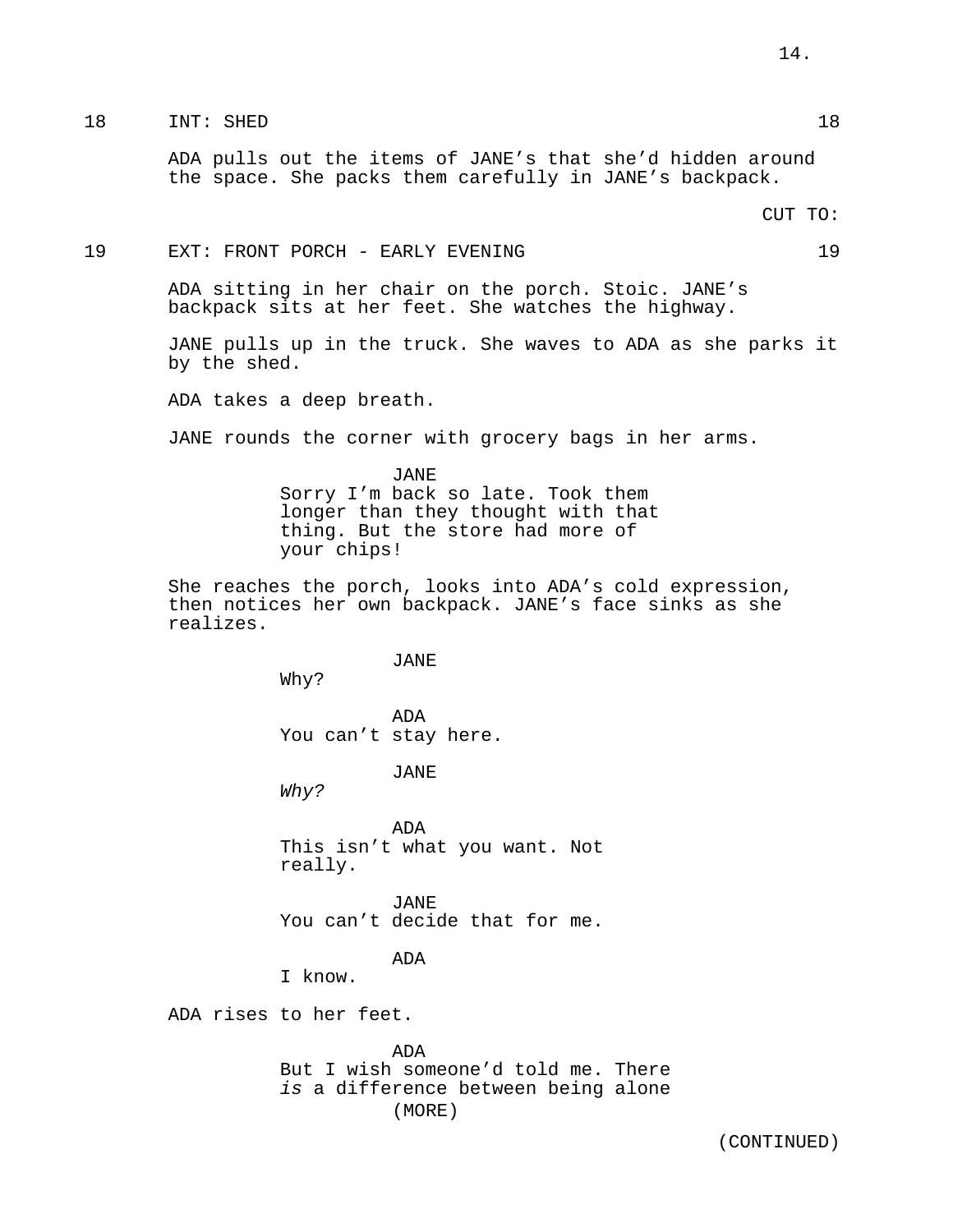ADA (cont'd) and being lonely, but eventually they become the same.

ADA reaches into her pocket and pulls out the diamond ring. She tucks it into JANE's palm.

> ADA Your mother. She found out you were here. She's at the motel down the road... Let me at least drive you that way.

ADA reaches for the keys in JANE's hand. JANE roughly grabs her backpack.

> JANE (bewildered, hurt) It's alright. You've done enough.

JANE turns down the porch with her backpack over her shoulder, making for the highway.

ADA is left alone on the porch, with the two bags of groceries spilling over on the deck.

$$
\verb"CUT T0":
$$

#### 20 EXT: RURAL HIGHWAY 20

Against the purple sky, JANE drifts along the side of the road. Every so often cars zoom past her, head on, whipping her hair across her face.

CUT TO:

## 21 INT: MOTEL ROOM 21

VICTORIA lying propped up on one side of the bed. A dim lamp flickers beside her. She scrolls through a few photos of herself and JANE before tossing the phone aside. She closes her eyes and rests her head against the wall.

CUT TO:

## 22 INT: COUNTRY HOME 22

ADA struggling to put groceries away in high corners of her kitchen. She gives up and moves to her recliner in the living room. She sinks in, sighing in the silence.